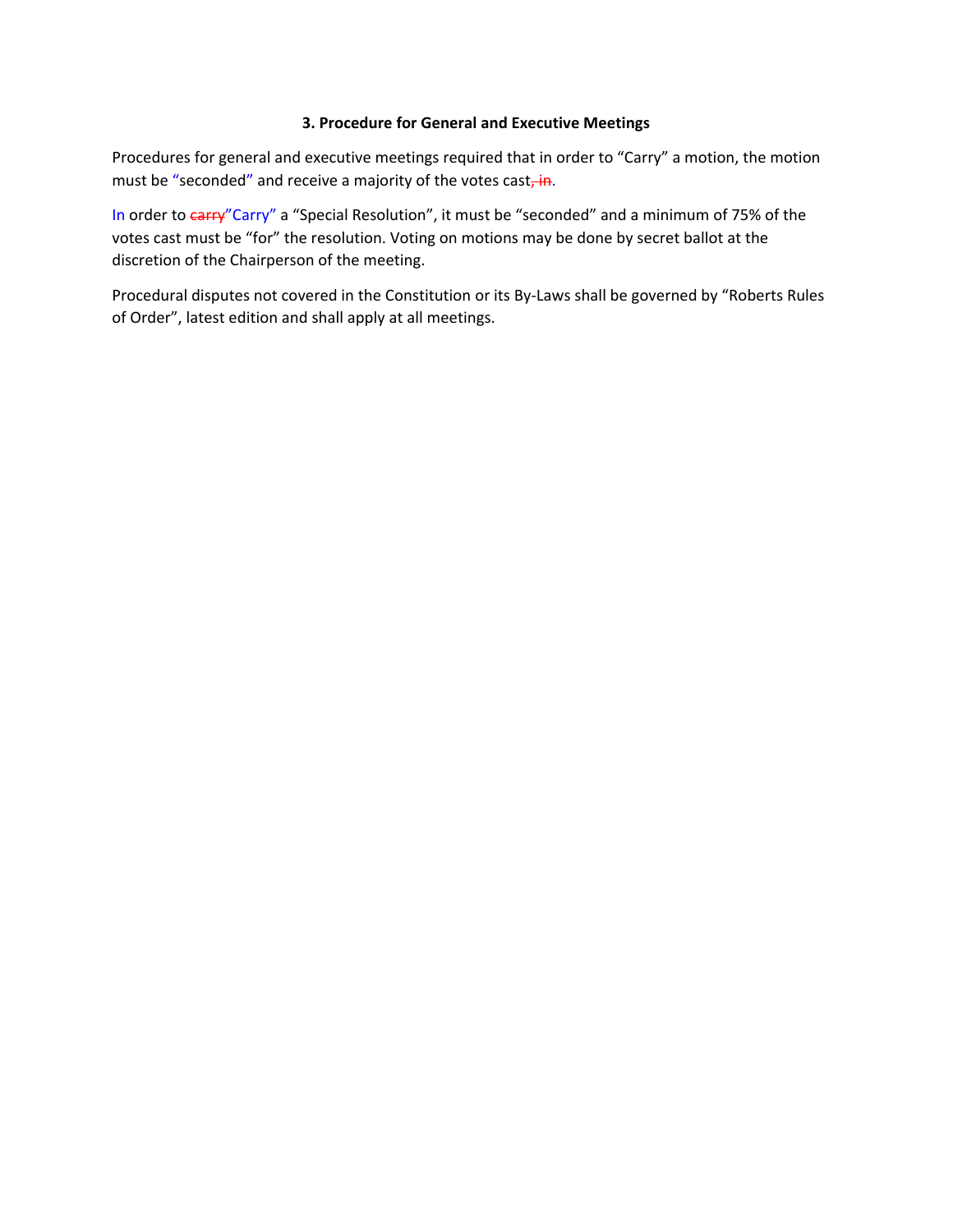# **11. Officers**

The officers of this Association will be:

| <del>Immediate Past President</del> |                                    |                                                                     |
|-------------------------------------|------------------------------------|---------------------------------------------------------------------|
| <del>b.</del> a.                    | President                          |                                                                     |
|                                     | eb. 1 <sup>st</sup> Vice President |                                                                     |
| e.c. 2 <sup>nd</sup> Vice President |                                    |                                                                     |
| e-d.                                | Secretary                          |                                                                     |
| <del>f.</del> e. Treasurer          |                                    |                                                                     |
|                                     | Registrar                          | annointad by tha avocutiva<br><del>appointed by the executive</del> |
|                                     | <b>Ice Ambassador</b>              | appointed by the executive                                          |
|                                     | <b>Equipment Manager</b>           | appointed by the executive                                          |
|                                     | <del>Coach Co-ordinator</del>      | appointed by the executive                                          |
|                                     | <del>Referee in Chief</del>        | appointed by the executive                                          |
|                                     | Concession Co-ordinator            | appointed by the executive                                          |
|                                     | <del>m.  Female Director</del>     | appointed by the executive                                          |
|                                     | Initiation Co-ordinator(s)         | appointed by the executive                                          |
|                                     | Superleague Co-ordinator(s)        | appointed by the executive                                          |
|                                     | <del>p.</del> f. Risk Manager      | appointed by the executive                                          |
|                                     | <b>Tournament Director</b>         | appointed by the executive                                          |

and any other appointedelected positions as deemed necessary by the Executive Committee.

, including the Immediate Past President (by operation of their prior election to the position of President).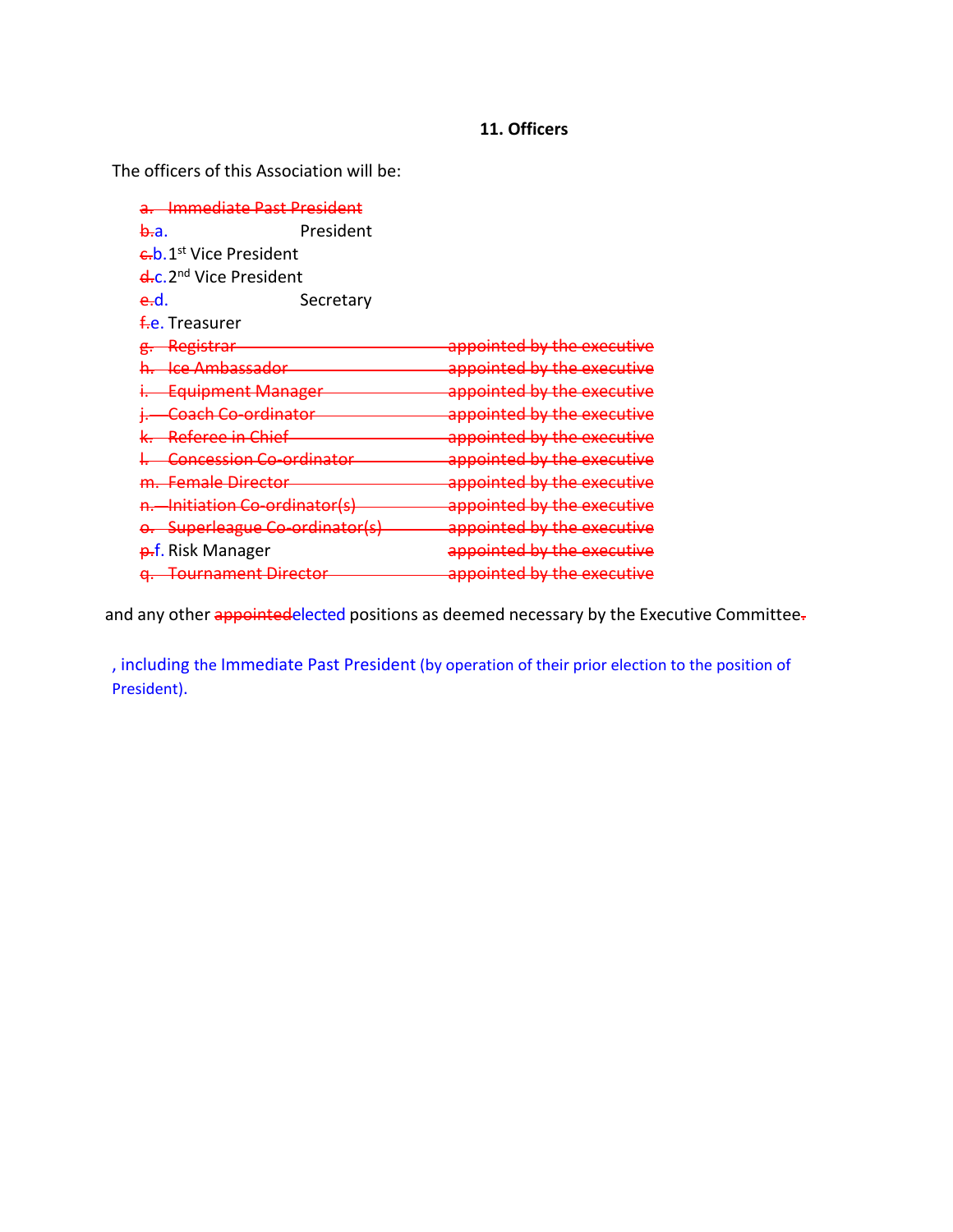### 13. Duties of Officers

### The Executive Committee

#### a. Immediate Past President

Shall serve as an advisor to the presi a non‐voting position.)

#### **b.** President

Shall preside at all meetings of the Association with the usual privileges of this office.

### cb. Vice President'sPresidents

Shall perform the duties of the President in his/her absence. In the event that the President shall resign or not be able to carry on for any reason, the Vice-President shall assume the duties of the President for the remainder of the term. Shall serve on any committee of the Association at the discretion of the President.

### **dc.** Secretary

Shall record the minutes of all Special, Annual or executive meetings and have them signed by the President. Promptly and properly action to all correspondence and maintain file copies readily available for the President. Maintain files of all documents and communications pertaining to the affairs of the Association. The Secretary shall file any resolution, notice, list, return or other document required by the Society Act. Shall be responsible for the notification to the executive committee of all executive committee meetings.

### ed. Treasurer

To receive in the name of the Revelstoke Minor Hockey Association all funds which shall be deposited in a bank designated by the Executive Committee and pay all accounts promptly owing by the Association by cheque. To present an accurate monthly statement to the Executive Committee of accounts payable and accounts receivable. To maintain a proper set of books to record all financial transactions of the Association. These shall be kept accurately, up‐ to-date and readily available for audit when necessary. To present at the Annual General Meeting of the Association a detailed statement of the finances of the Association. To perform such other related duties as may be required.

### e. Risk Manager

fResponsible for identifying, assessing and managing principal risks facing the Association. To maintain communication with the coach Co-ordinator and the Executive Committee. To communicate safety information to managers, coaches, Canadian Hockey Safety persons (CHSP), players and parents. Attend Risk Managements meetings on behalf of the Association.

The Executive Committee may determine that additional elected officers are necessary to carry out the following duties.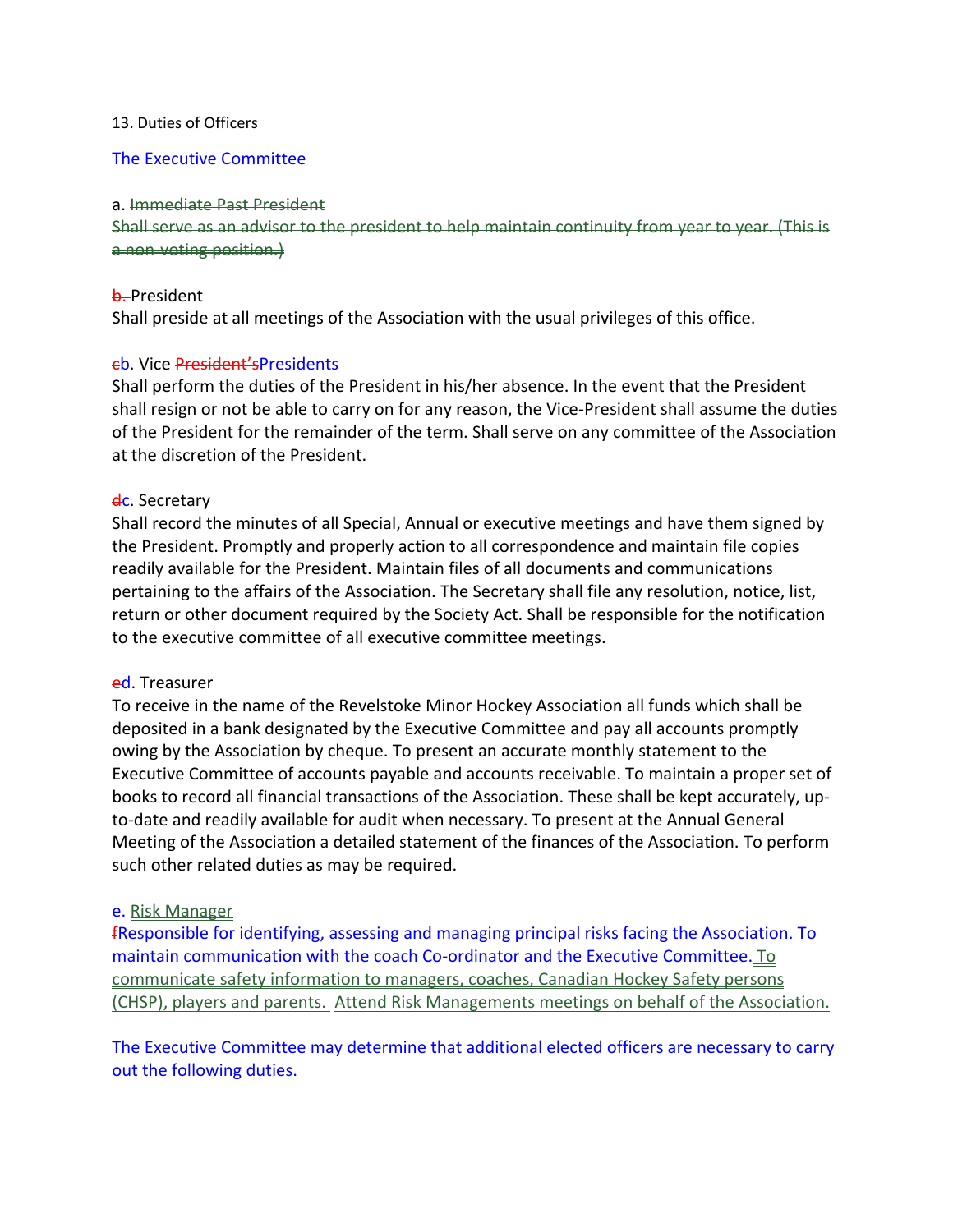# f. Immediate Past President

Shall serve as an advisor to the president to help maintain continuity from year to year. (This is a non-voting position.)

# g. Registrar

Shall register all members of the Association. Shall be responsible for player registration and registration of Players, Coaches, Managers and anyone else necessary with BCAHA Mutual Aid Fund. Shall perform such other related duties as may be required.

# gh. Ice Ambassador

Shall make arrangements for all exhibition, home and away games for all teams and work with, tournament directors to organize tournaments.

# **hi.** Equipment Manager

Duties shall be the distribution, maintenance and collection of equipment owned by the Association. Purchasing of all new equipment. Current inventory of equipment.

# ii. Coach Co-ordinator

To maintain an effective line of communication between coaches, the Association and the National Coaches Certification Program. To co‐ordinate training programs for all coaches and team officials. To recommend to the Executive Committee the appointment of Team Coaches and Officials.

# ik. Referee In Chief

To maintain an effective line of communication between the Referees, the Association and National Referees "Certification" Program. To co‐ordinate training and evaluation programs for all Referees. To appoint Referees for all house, rep and exhibition games. To aid timekeepers with advice and necessary training programs.

# kl. Concession Co-ordinator

To be responsible for the fulfillment of the concession contract. To operate a well run and organized concession for the time period as stated in the concession contract. To maintain a record of food and equipment inventories. To appoint members to help purchase and maintain inventory, schedule volunteers, provide floats and make deposits, clean and maintain the concession as required. To act as a liaison on behalf of the Association on concession lease agreements the Association may have entered into. To prepare a report for the monthly executive meeting and the Annual General Meeting. Perform such other related duties as may be required.

## lm. Female Director

To maintain communication with the Coach Co‐ordinator, Ice Ambassador and the Executive committee. To ensure the female team is registered in a female division. Attend meetings that pertain to the female division on behalf of the Association.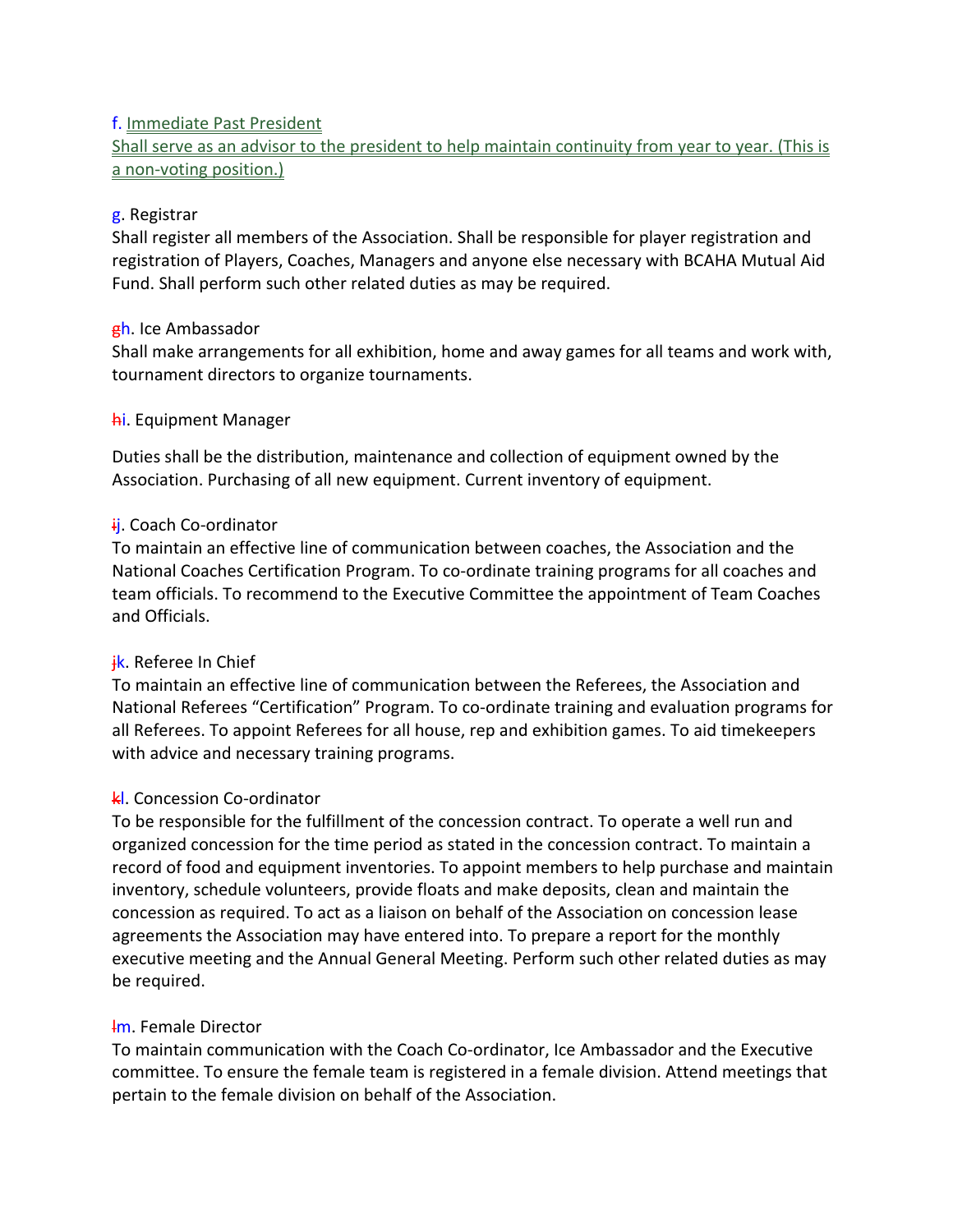### mn. Initiation Co-ordinator(s)

To maintain communication with the Coach Co‐ordinator, Ice Ambassador and the Executive Committee. To ensure proper placement of all players according to their skill level. Attend Initiation program meetings on behalf of the Association.

### no. Superleague Co‐ordinator(s)

To maintain communication with the Coach Co‐ordinator, Ice Ambassador and the Executive committee. To ensure teams are registered in the Superleague program. Attend Superleague meetings on behalf of the Association.

#### o. Risk Manager

To maintain communication with the coach Co-ordinator and the Executive committee. To communicate safety information to managers, coaches, Canadian Hockey Safety persons (CHSP), players and parents. Attend Risk Managements meetings on behalf of the Association.

## p. Tournament Director

To maintain communication with the Ice Ambassador and the Executive committee. To communicate tournament information to coaches and managers and help them apply to host tournaments. To ensure prompt sanctioning of tournaments when required. To help facilitate tournament organizers. To advertise upcoming Association tournaments to other associations.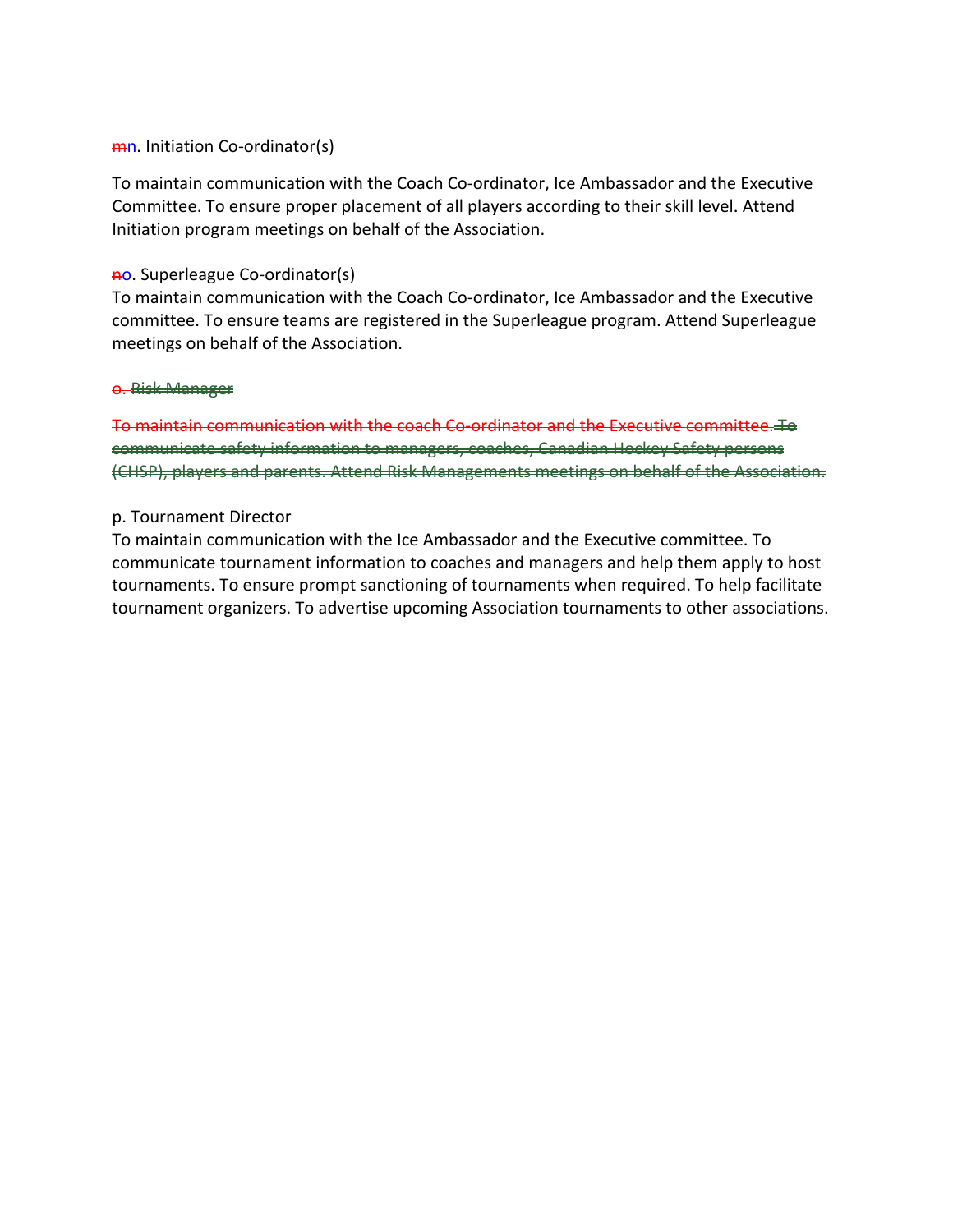- 16. Committees
- a. Executive Committee

The Executive Committee shall be comprised of positions a. through f of article 11 of these Bylaws and is responsible for the efficient administrative operation of the Revelstoke Minor Hockey Association.

One of the Executive CommitteesCommittee's main functions shall be to promote harmony, goodwill, and sportsmanship within the society and its affiliated organizations, while carrying out the "objects" as laid down in thisthe Constitution.

Executive Committee meetings are to be held monthly or more often during the playing season.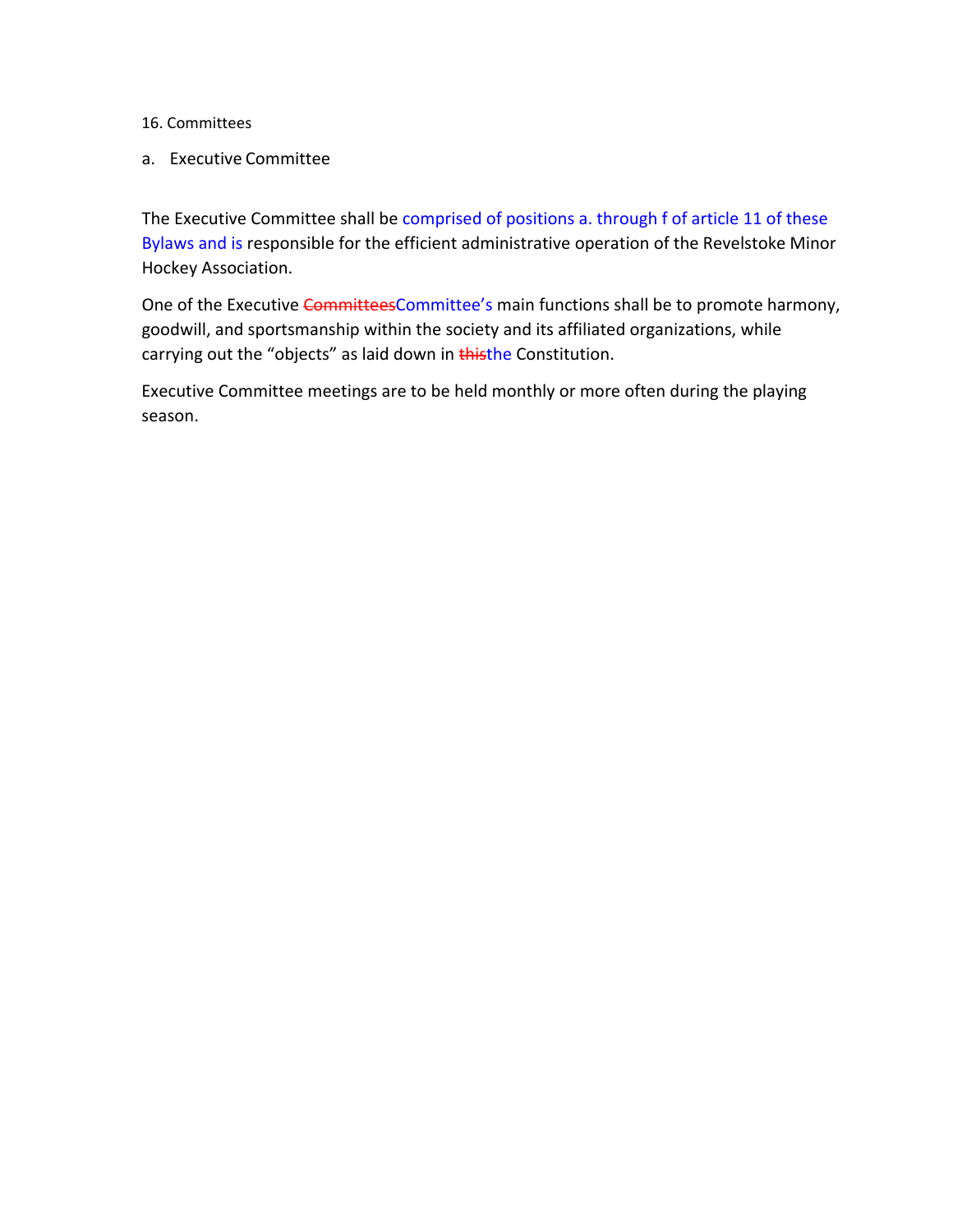#### 16. Committees

b. Disciplinary Committee

The Disciplinary Committee shall be comprised of the following officers and members:

- i. ChairmanChair as appointed by the Executive Committee
- ii. At least three members as appointed by the Executive Committee

Coaches or Managers shall inform the Disciplinary Chairman in writing whenever players intentionally or deliberately injure another player, use foul language-or, make threatening gestures, or fight with an official, officer-or, member of the Association, fan or on-looker, or when willful destruction is committed to Association or Arena equipment. Other instances of inappropriate behaviour shall be reported at the discretion of Divisional Manager.

Report in writing of coaches, managers, or other team officials and/or parent/guardian who disregards the rules of the game or Association and may asa result place the Revelstoke Minor Hockey Association in disrepute.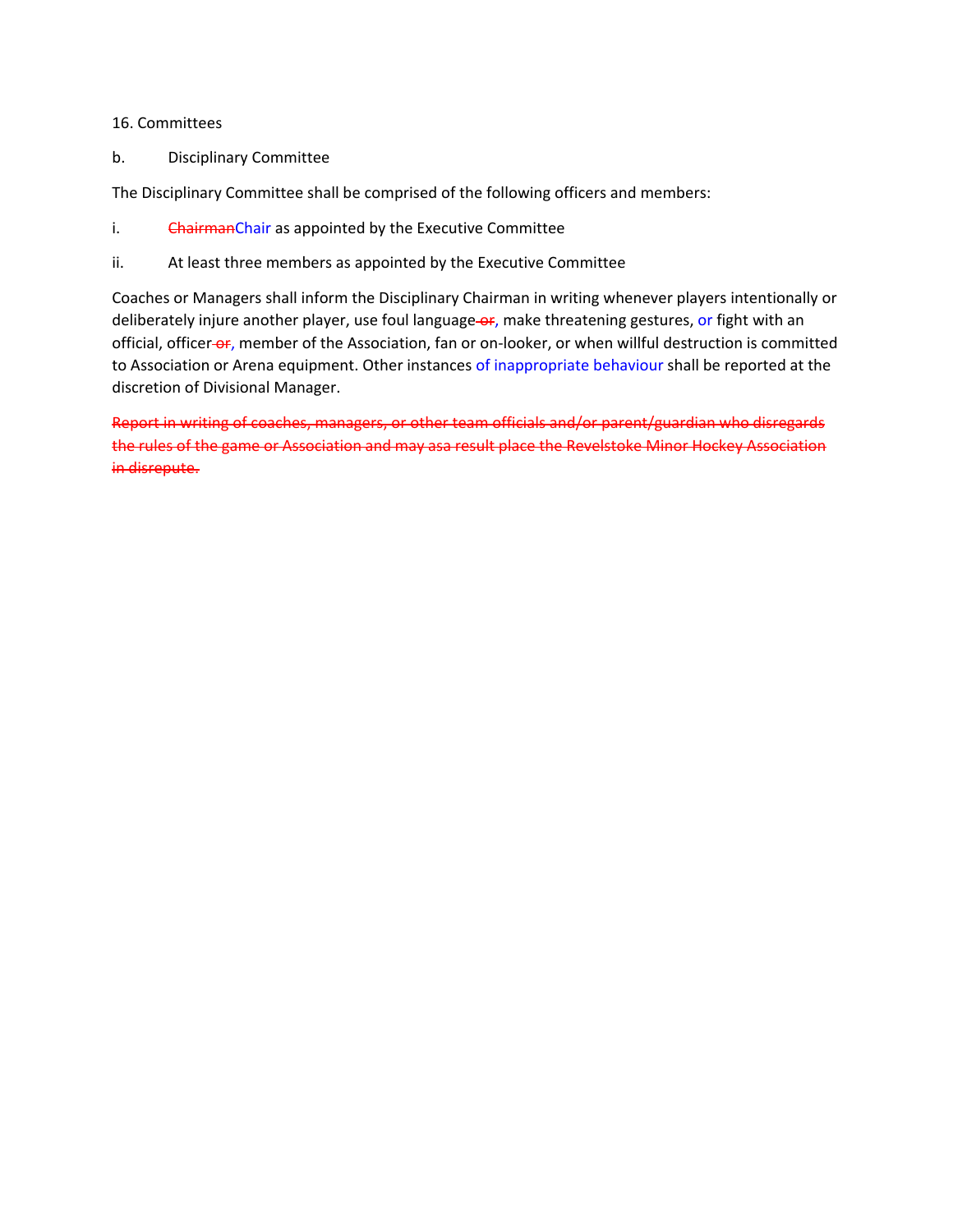#### 16. Committees

c. Appeals Committee

The Appeals Committee shall be comprised of the following officers and members to hear appeals from disciplinary actions taken by:

- i. Chairman as Chair as appointed by the Executive Committee
- ii. At least 3 members as appointed by the Executive Committee

Both the complainantComplainant and respondentRespondent shall have the right to appeal the decision of the Disciplinary Committee. A notice of intention to appeal, along with grounds for the appeal, must be provided to the Executive within 14 days of the complainant or respondent receiving the Disciplinary Committee's report.

The appeals committee Appeals Committee shall follow the appeal policy procedure as set out in the BCAHA Safety and Risk Management Manual andBC Hockey's Bylaws or, for exceptional cases, on policy voted on by the Executive Committee.

The decision of the Appeals Committee shall be final and binding. In extraordinary circumstances, and at its sole discretion, the Appeals Committee may abridge or extend the timelines in this policy.